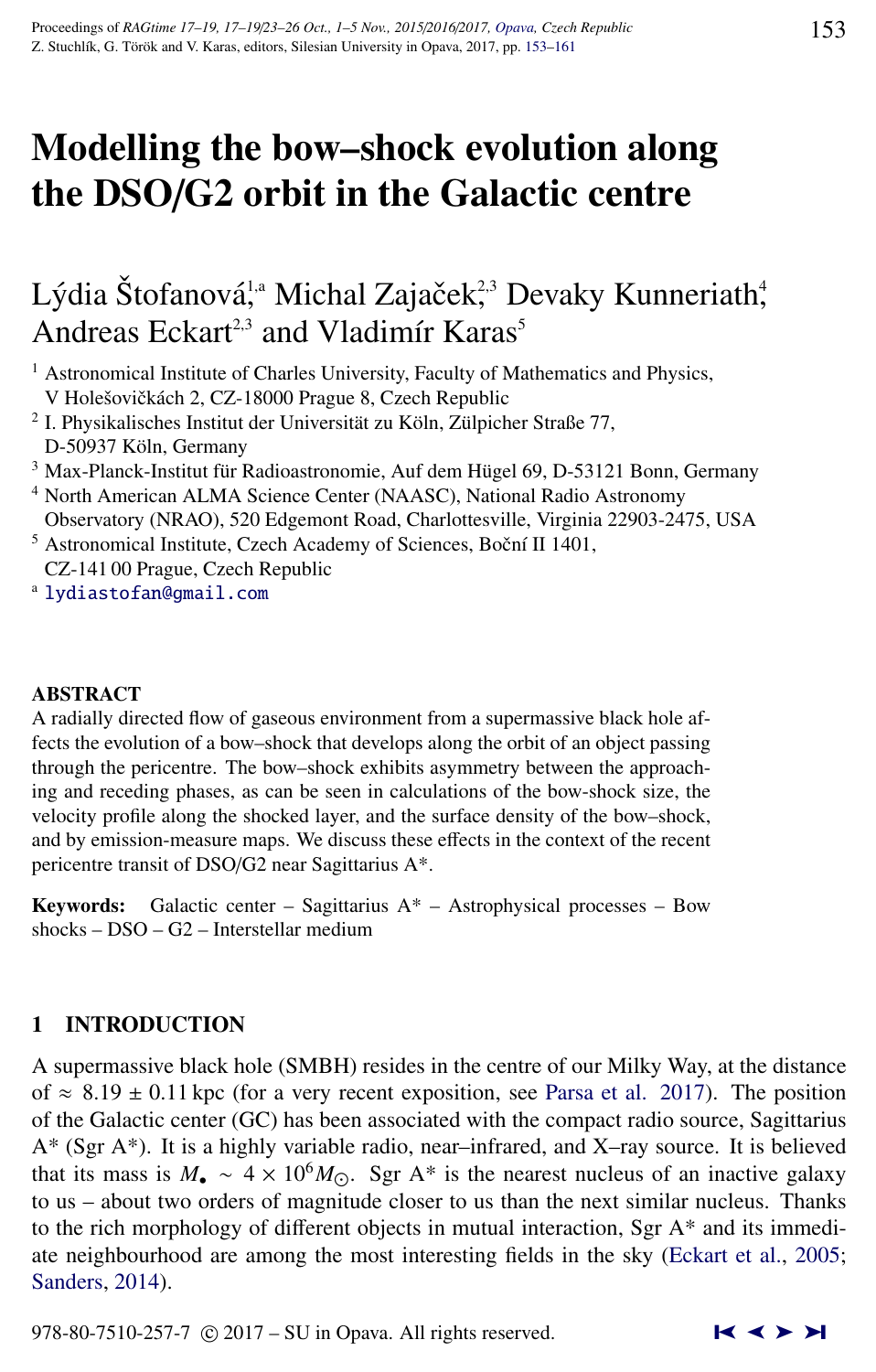The Milky Way does not qualify as an active galaxy because the Galactic Center exhibits a very low level of accretion activity and the emerging electromagnetic signal is very weak compared to typical examples of active galactic nuclei, such as Seyfert galaxies and quasars. We can detect relatively weak events of enhanced emission. Recent multiwavelength studies show that the current level of activity is low, although this might have been much higher in the past and it could rise in future, once the supply of accretion gas and dust is restored. This can be particularly well seen in X-rays and in NIR/mm wavelengths [\(Kunneriath et al.,](#page-7-0) [2010\)](#page-7-0).

The Galactic center activity manifests itself not only by the emission at various wavelengths, but also by the presence of streamers of gas within the innermost region with the size of a fraction of parsec. Shocks develop within the violently interacting, multitemperature environment of gas, dust, stars, and the supermassive black hole [\(Karas et al.,](#page-7-0) [2007\)](#page-7-0). Stars of the Nuclear Star Cluster serve as probes of the gravitational potential, while their motion can be traced by studying the properties of bow-shocks that develop due to their super-sonic motion [\(Chatterjee and Cordes,](#page-6-0) [2002\)](#page-6-0).

The transient component of the signal likely arises very close to the central supermassive black hole. It may thus enable us to study the 'plunge region' (about which very little is known), between the event horizon and its immediate vicinity where the accreting material performs the final inspiral. With the greatly enhanced spectral resolution and throughput, need arises for realistic theoretical models of the accretion flow emission and computational tools that are powerful enough to deal with complex models and to allow actual fitting of theoretical models to observational data. However, the current models available for fitting X-ray data are subject to various restrictions. These limitations became particularly problematic during the recent campaign on the G2/DSO event for which several interpretations have been put forward.

The Galactic centre is a dense region of gas, dust, and stars; variety of structures emerge in the immediate vicinity of SMBH. We concentrate our interest mainly in the DSO/G2 – a Dusty S-Cluster Object, which approached its nearest point to the SMBH (peri-bothron) in 2014. It was suggested to be a core-less gas and dust cloud [\(Eckart et al.,](#page-6-0) [2014\)](#page-6-0). After the pericentre passage, DSO/G2 stayed rather compact, not loosing matter as expected. A likely interpretation has thus emerged that DSO/G2 could be a young accreting star [\(Valencia-S. et al.,](#page-7-0) [2015\)](#page-7-0). Based on the polarimetry maps from [Shahzamanian et al.](#page-7-0) [\(2015,](#page-7-0) [2016\)](#page-7-0) DSO/G2 could also be a dustenshrouded young star with bipolar outflows that form a bow shock on its way to Sgr A\*. Especially the bow–shock scenario (neglecting hydrodynamical instabilities) has been studied in Zajaček et al.  $(2015, 2016)$  $(2015, 2016)$  $(2015, 2016)$ , Štofanová  $(2016)$ , and Zajaček et al. [\(2017\)](#page-8-0). Moreover, the hydrodynamical models and maps for DSO/G2 were examined in several recent papers (e.g. [Ballone et al.,](#page-6-0) [2013;](#page-6-0) [De Colle et al.,](#page-6-0) [2014;](#page-6-0) [Christie et al.,](#page-6-0) [2016;](#page-6-0) [Ballone et al.,](#page-6-0) [2017,](#page-6-0) and further references cited therein).

In the present paper we summarise the main aspects of stellar (supersonic) fly-by through the gaseous medium surrounding the central black hole, where bow-shock structures must develop and their morphology can help us to trace the physical properties of the ambient medium.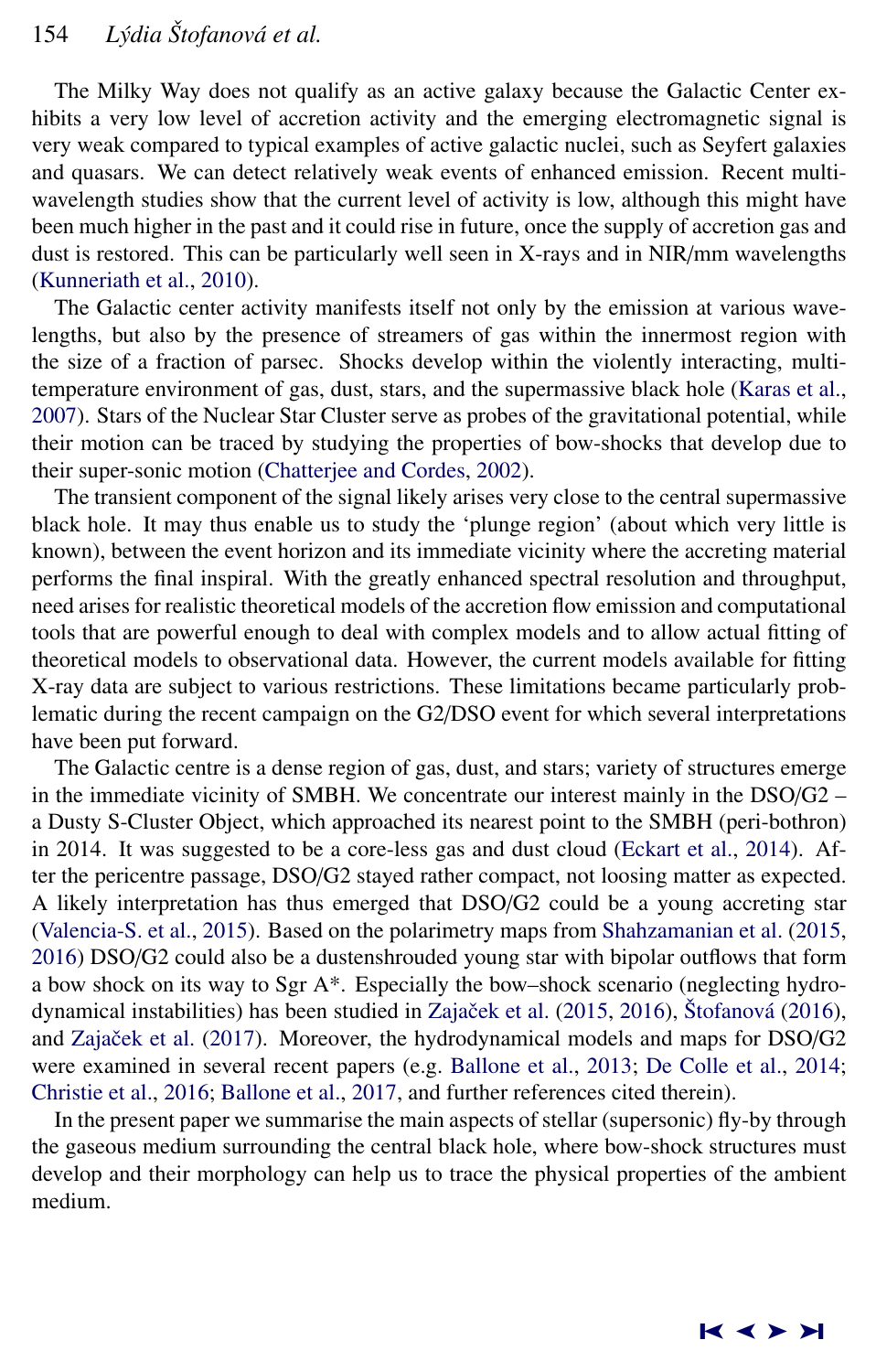#### <span id="page-2-0"></span>2 MODEL OF BOW–SHOCKS

Bow shock is a shock wave that is generated by a wind–blowing star moving supersonically with respect to the ambient medium. We model DSO/G2 as a bow–shock structure around a star orbiting the SMBH. Momentum-conserving bow-shock is described by an analytical model [Wilkin](#page-7-0) [\(1996\)](#page-7-0), where several assumptions are adopted, such as as an effective cooling process and the thin–shell limit (see Fig. 1). The internal momentum within the shell is conserved. At the point of the head–on collision between stellar wind and ISM one can get a formula for so called stand-off distance  $R_0$  as

$$
R_0 = \sqrt{\frac{\dot{m}_w V_w}{4\pi \rho_A V^{\star 2}}},\tag{1}
$$

where  $\dot{m}_w$  is the mass rate of the isotropic stellar wind in the distance  $R_0$  from the star,  $V_w$ is the velocity of the stellar wind,  $\rho_A$  is the density of the ambient medium (ISM) and  $V^*$ <br>is the velocity of the star with respect to the ambient medium. Stand-off distance can be is the velocity of the star with respect to the ambient medium. Stand-off distance can be understood as a parameter which scales the size of the bow shock (it sets the length scale of the shell).



Figure 1. An illustration of the bow-shock shell given by eq. (2). In the star co-moving frame, the star (yellow dot) resides at the coordinate origin. The stellar wind blows in the radial direction, i.e., directed away from the star; *z*-axis is the symmetry axis of the shell. The ambient medium moves in the opposite direction of the axis  $z$ . Parameter  $R_0$  stands for the stand-off distance given by eq. (1),  $\Delta \phi$  is azimuthal angle about the symmetry axis, *i* is the inclination angle, *R* and  $\theta$  are polar coordinates.

By assuming this very simple model [\(Wilkin,](#page-7-0) [1996\)](#page-7-0) one can obtain an analytic solution for the shape of the bow–shock shell only as a function of polar coordinate

$$
R(\theta) = R_0 \csc \theta \sqrt{3(1 - \theta \cot \theta)}.
$$
 (2)

The surface density and tangential velocity of shocked gas at all points in the shell (eqs. (3) and [\(4\)](#page-3-0), respectively) can be derived as only a function of  $\theta$ 

$$
\sigma(\theta) = R_0 \rho_A \frac{\left[2\alpha \left(1 - \cos \theta\right) + \varpi^2\right]^2}{2\varpi \sqrt{\left(\theta - \sin \theta \cos \theta\right)^2 + \left(\varpi^2 - \sin^2 \theta\right)^2}},\tag{3}
$$

➤❙ ➤➤ ➤❙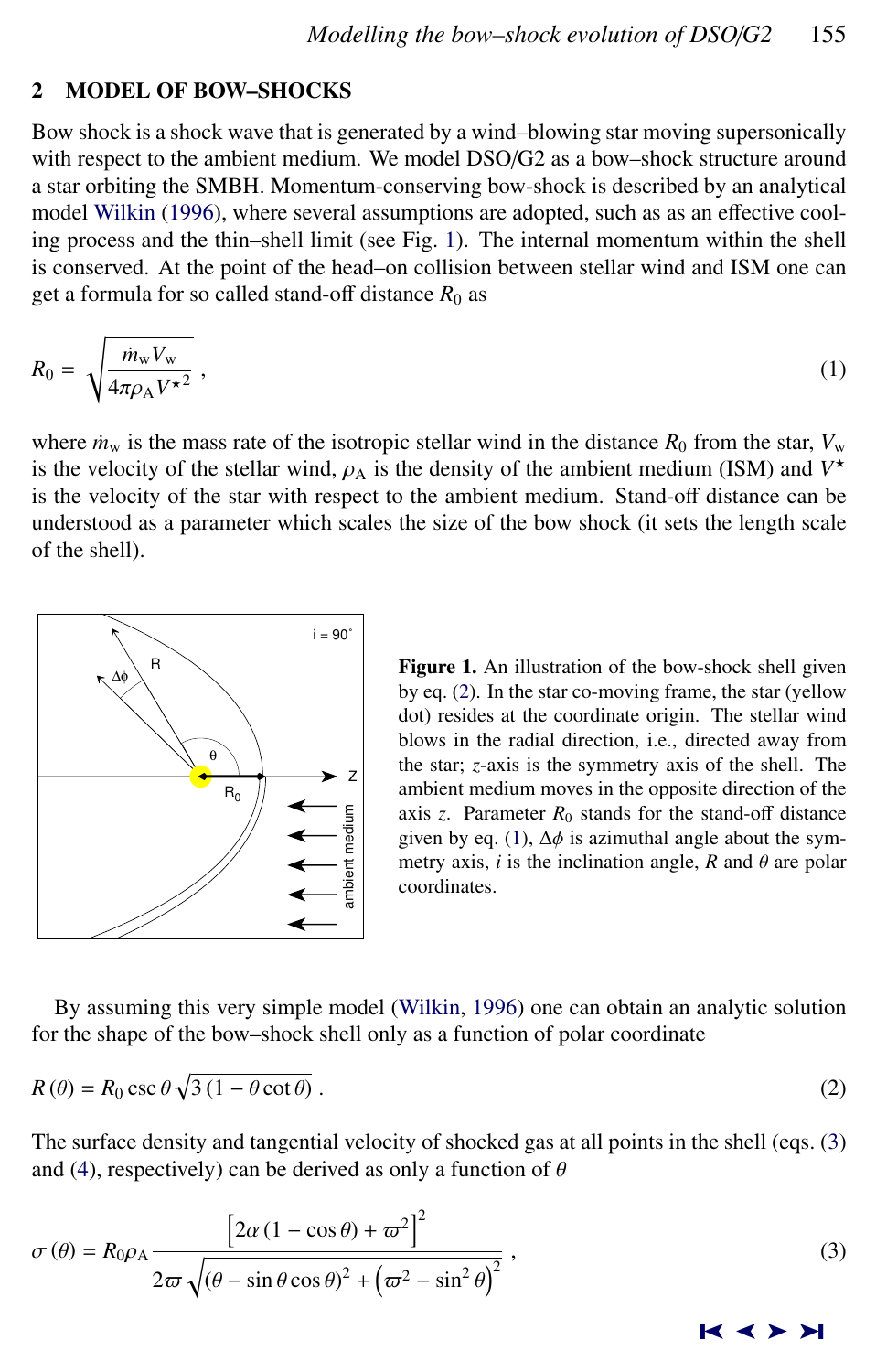<span id="page-3-0"></span>
$$
v_{t}(\theta) = V^{\star} \frac{\sqrt{(\theta - \sin \theta \cos \theta)^{2} + (\varpi^{2} - \sin^{2} \theta)^{2}}}{2\alpha (1 - \cos \theta) + \varpi^{2}} , \qquad (4)
$$

where  $\alpha \equiv V^*/V_w$  is a non-dimensional parameter and  $\varpi^2 = 3 (1 - \theta \cot \theta)$  is a normalized evaluational radius obtained from eq. (2) cylindrical radius obtained from eq. [\(2\)](#page-2-0).

From eq. [\(1\)](#page-2-0) one can also obtain the ratio of stand-off distances in the apocentre and pericentre as a function of the eccentricity of the stellar orbit and  $\gamma$ ,

$$
n_{A} = n_{A0} \left(\frac{r_0}{r}\right)^{\gamma} , \qquad (5)
$$

where *n* stands for the number density and  $\gamma$  is a power-law index (Zajaček et al., [2016;](#page-8-0)  $\check{\text{Stofanov}}$  $\check{\text{Stofanov}}$  $\check{\text{Stofanov}}$  a $, 2016$ . Than the ratio of stand-off distances is

$$
\frac{R_{0\text{Apo}}}{R_{0\text{Per}}} = \left(\frac{1+e}{1-e}\right)^{1+\gamma/2} \tag{6}
$$

Near the passage through the apocentre and pericentre, we should be able to estimate the behaviour of the number density of the ISM. If the ambient medium would be in the hydrostatical equilibrium, the number density should follow the profile  $\check{S}$ tofanová [\(2016\)](#page-7-0)

$$
n_{\rm a0} = \frac{n_{\rm A}(r)}{n_{\rm A}(r_{\rm s})} = \exp\left[-\frac{GM_{\bullet}m_{\rm H}\mu}{k_{\rm B}T_{\rm A}}\left(\frac{1}{r_{\rm s}}-\frac{1}{r}\right)\right] \,. \tag{7}
$$

where  $r_s = 2GM_{\bullet}/c^2$ ;  $M_{\bullet}$  is the mass of the SMBH,  $n_A$  stands for the number density of an ambient medium G is a gravitational constant c is the speed of light  $m_{\rm M}$  is the mass of an ambient medium,  $G$  is a gravitational constant,  $c$  is the speed of light,  $m<sub>H</sub>$  is the mass of hydrogen atom and  $\mu$  is the relative molecular mass.

# 3 RESULTS

The results we present here are based on Štofanová [\(2016\)](#page-7-0) and inspired by Zajaček et al. [\(2016\)](#page-8-0) where the scenario assuming spherical outflow from the SMBH was taken into account. We give the detailed analysis of the shape of the bow–shock shell (in 2D), how it is changed along the orbit and how the profiles for the tangential velocity and mass surface density along the shell vary assuming four simple scenarios for the ISM movement: (a) without the presence of any gaseous medium emerging from or accreting onto the SMBH, (b) outflow from the SMBH, (c) the case of an inflow onto the SMBH, and finally (d) the combined model involving both an outflow and an inflow at the same time.

We neglected the relativistic effects mainly because, as seen in Fig. [2,](#page-4-0) the orbit of DSO/G2 object lies more than  $10^3 r_s$  away from the SMBH in our Galactic centre. At the same time we can see that it should be moving with the supersonic velocity for the most of its orbit if not the whole (which depends on the temperature of the ambient medium  $T_a$ ). In the models we have also included different density profiles for ISM (constant value of  $1.67 \times 10^{-21}$  g/cm<sup>3</sup> or a decreasing function of *r*); a sequence of values for the stellar wind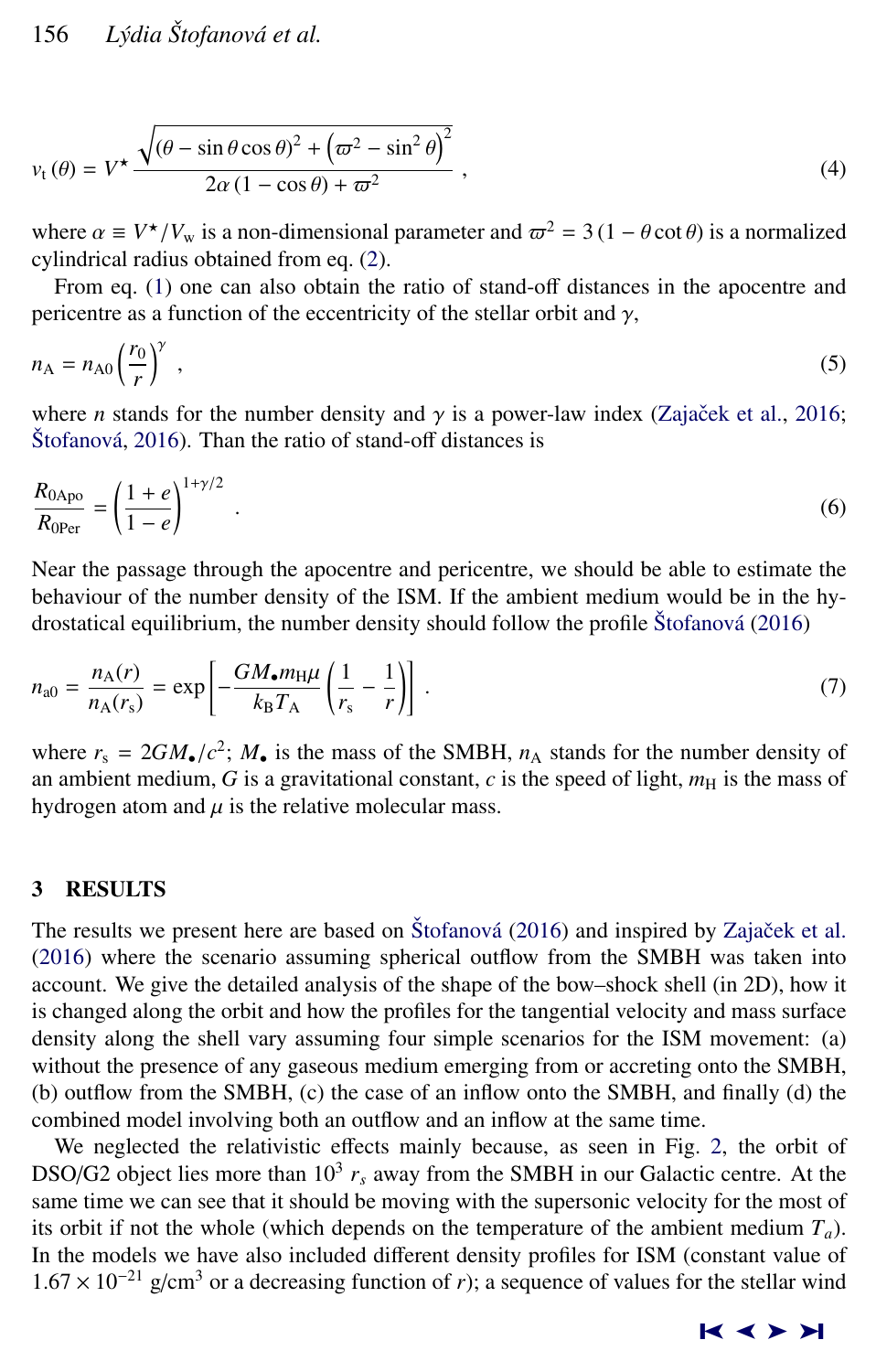<span id="page-4-0"></span>

Figure 2. Comparison of Keplerian circular, parabolic and elliptic velocities of sources S1, S2 and DSO/G2 with speed of sound in central cavity (black, light brown and red dashed lines). All mentioned velocities are plotted as a function of distance *r* from the SMBH. Three lines for speed of sound vary through different temperatures of the ambient medium. All objects (S1, S2 and DSO/G2) are labelled with arrows (range of the arrows is between  $r_{\text{apo}}$  and  $r_{\text{peri}}$ ).

velocity: 20, 200, and 2000 km/s, and the ISM velocity 100, 500, 1000 and 2000 km/s, respectively.

Here we present only a combined model assuming that the Bondi accretion is a dominant process for the falling material onto SMBH and we set up the Bondi radius to 8000 au (in fact, for the Galactic centre Bondi radius is believed to be at  $\approx 33\,000$  a.u.; cf. [Wang et al.](#page-7-0) [2013\)](#page-7-0). Outside of this radius we assume that the material is moving in the direction away from SMBH. Exactly at the radius the ambient medium is at its rest. By following these assumptions one can get interesting results (see Sec. 4).

#### 4 A COMBINED MODEL

Changes of orientation and the shape of the bow–shock shells due to different parameters can be seen in the Fig. [3](#page-5-0) where is a graphical representation of its properties plotted in a cross-section with the orbital plane. One can see that with increasing velocity of the ambient medium the bow shocks are becoming smaller in size and they are being blown– off (outside Bondi radius) or dragged into the sphere of influence of SMBH.

Even more illustrative are the graphs plotted for the stand-off distance  $R_0$  as a function of radius and time (see Fig. [4\)](#page-5-0). The function is symmetric for zero velocity of ISM. As the ambient velocity increases, the function becomes distorted with respect to the pericentre passage (see the plot constructed for several viable scenarios that we had considered). We explored how these different schemes influence the tangential velocity and mass surface density profiles (for further details, see Štofanová [2016\)](#page-7-0). Let us note that the asymmetrical bow-shock shapes are well-known from Pulsar Wind Nebulae (PWN; e.g. [Romani et al.,](#page-7-0) [2010;](#page-7-0) [Bykov et al.,](#page-6-0) [2017\)](#page-6-0), where the angle between the magnetic moment and the rotation axis stands as the most decisive parameter. In our case, in addition to orientation of the intrinsic magnetic field, it is the enormous speed of translational motion of the star with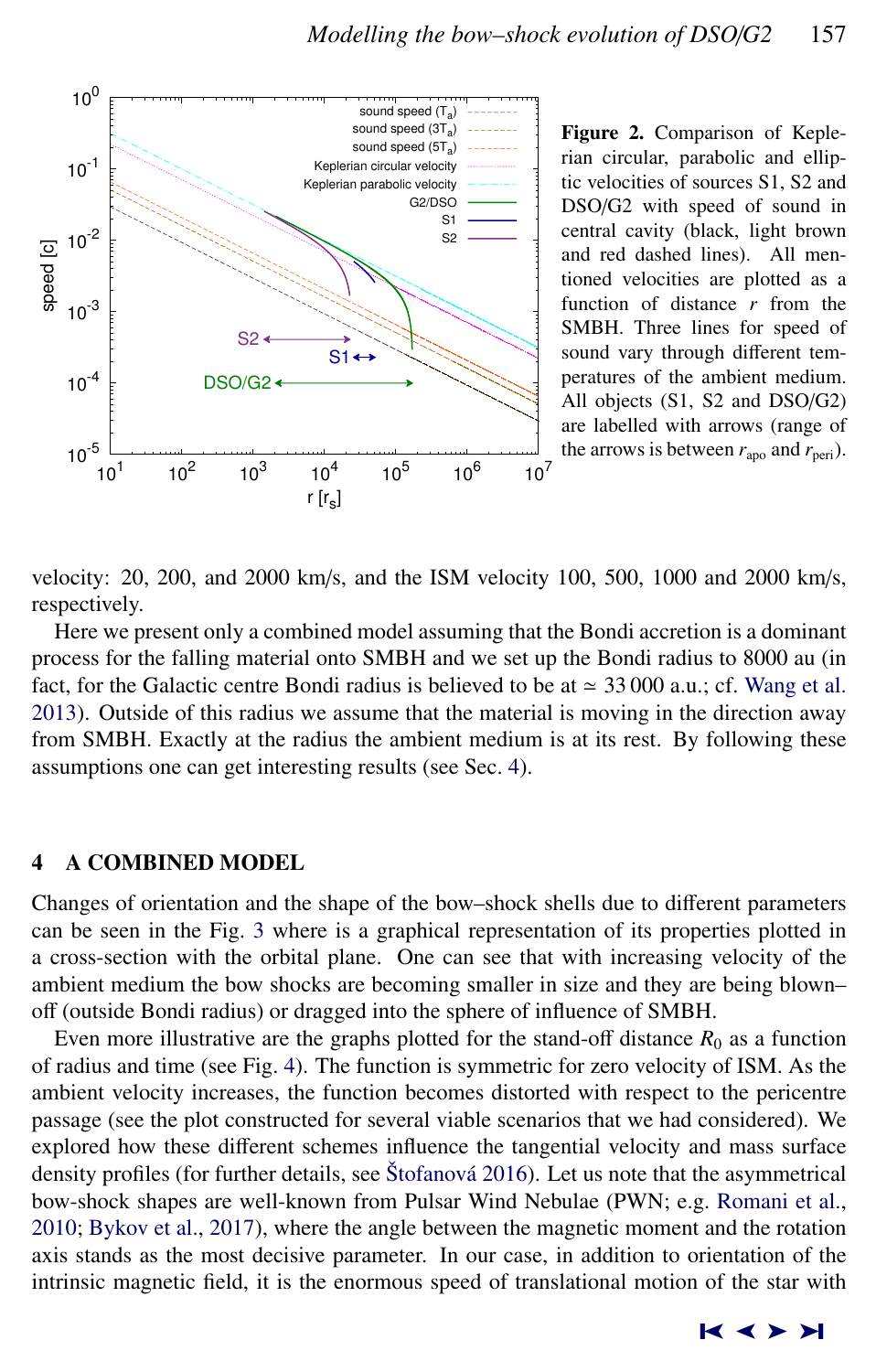<span id="page-5-0"></span>

Figure 3. The geometrical shape and orientation of bow–shock shells that are plotted along the orbit for the combined model of an outflow from the SMBH and an inflow onto the SMBH. Graphs vary by the velocity of the outflow  $V_0$ , which was set to  $100 \text{ km/s}$  (left figure) and  $2000 \text{ km/s}$  (right figure). The parameter of the stellar wind  $V_w$  is fixed to 200 km/s. Light purple circle marks the area of Bondi radius (Štofanová, [2016\)](#page-7-0).



**Figure 4.** Dependence of the stand-off distance  $R_0$  on the distance r from the SMBH (left panel) and on the time interval  $(t - t_0)$  (right panel) for the ambient medium at rest (black line) and for different velocities of the outflow/inflow from/onto the SMBH (colour lines). The time  $t_0$  of the apocentre passage is  $\simeq$  131 years. Solid lines represent post-pericentre phase and dashed lines correspond to pre-pericentre phase.

respect to the inflow/outflow transition of the SMBH accretion flow which have the main impact on the shock morphology. The above-mentioned combined model exhibits the most asymmetrical behaviour.

# 5 CONCLUSIONS

While DSO/G2 is a recently discovered object, numerous scenarios have been developed to point out its disputable origin. Here we assumed it was a star moving supersonically with respect to the ambient medium and as a consequence of this supersonic motion it creates a bow–shock structure. The aim was to find out how the bow–shock shell can change its properties along the orbit for different scenarios of the ambient medium surrounding the SMBH in our Galactic centre.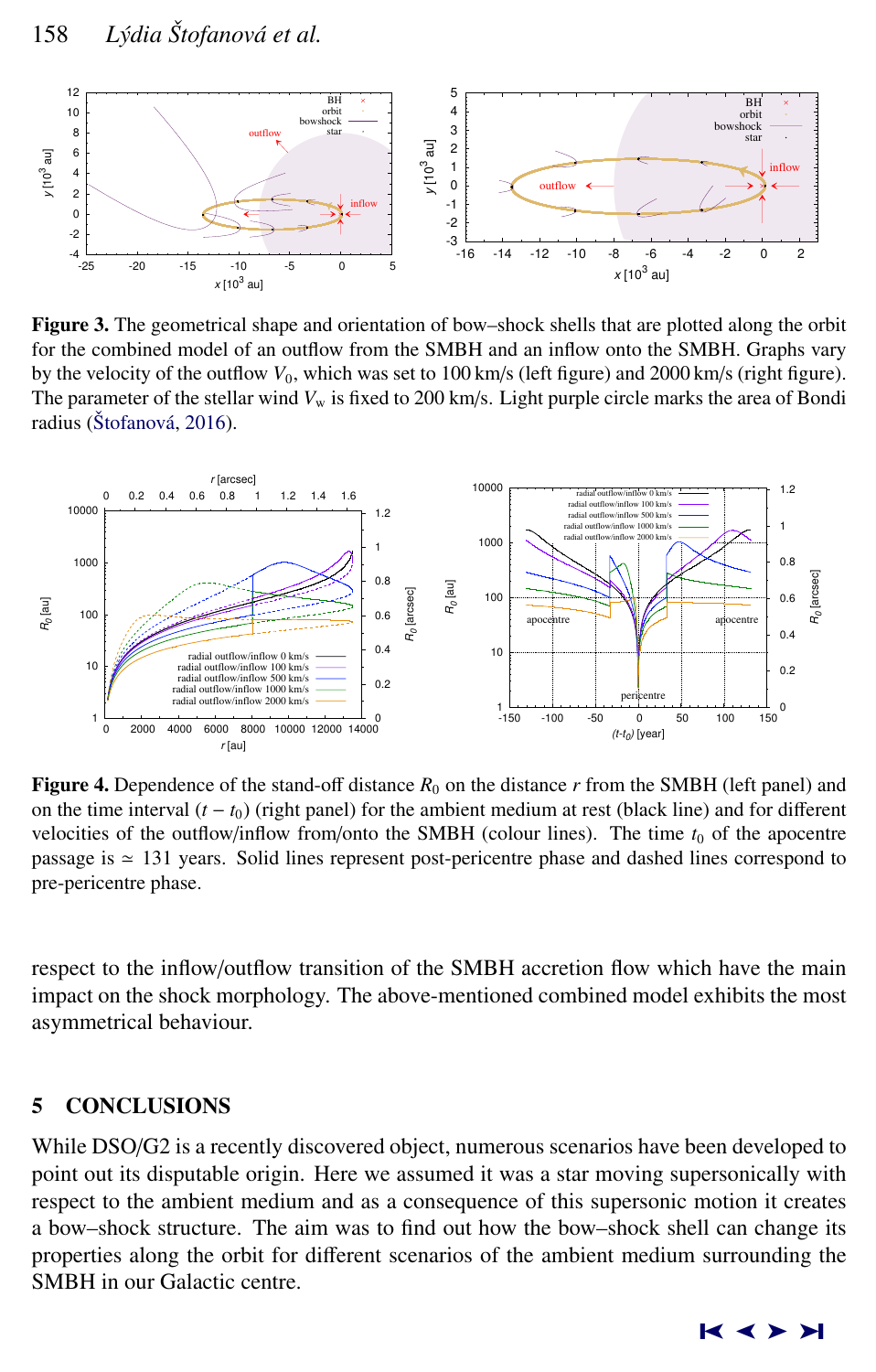<span id="page-6-0"></span>We found the combined model to be the most interesting case of all above-assumed scenarios as showing the most asymmetrical morphology in terms of the behaviour of the stand-off distance and star velocity as the functions of the distance and time. One can see that  $R_0$  is the smallest in the pericentre for all considered velocities and with increasing velocity of an outflow/inflow the local maximum is decreasing after the pericentre passage. At the Bondi radius the solution exhibits a jump, which can be made smooth by employing a more realistic scheme for the density of ISM at the transition radius.

Here we presented only thin axisymmetric bow shocks in two dimensions. The bow shocks in three dimensions (with luminosity maps) could improve our models and make them more realistic by including a possibility of more general solutions for anisotropic stellar wind and non-axisymmetric bow-shock structure [\(Wilkin,](#page-7-0) [2000;](#page-7-0) [Romani et al.,](#page-7-0) [2010\)](#page-7-0). The progress of a combined model could be formulated by employing self–consistent inflow/outflow accretion scheme, which can avoid somewhat artificial discontinuities at the Bondi radius, seen in our current plots.

### ACKNOWLEDGEMENTS

The authors thank the Czech Science Foundation for continued support in the framework of "Albert Einstein Center for Gravitation and Astrophysics" (ref. 14-37086G), and the Ministry of Education Youth and Sports project Kontakt II (ref. LTAUSA17095), titled "Spectral and Timing Properties of Cosmic Black Holes", aimed to support international collaboration of the team members.

#### REFERENCES

- Ballone, A., Schartmann, M., Burkert, A., Gillessen, S., Genzel, R., Fritz, T. K., Eisenhauer, F., Pfuhl, O. and Ott, T. (2013), Hydrodynamical Simulations of a Compact Source Scenario for the Galactic Center Cloud G2, *ApJ*, 776, 13, arXiv: [1305.7238](http://www.arxiv.org/abs/1305.7238).
- Ballone, A., Schartmann, M., Burkert, A., Gillessen, S., Plewa, P. M., Genzel, R., Pfuhl, O., Eisenhauer, F., Habibi, M., Ott, T. and George, E. M. (2017), 3D AMR hydrosimulations of a compact source scenario for the Galactic Centre cloud G2, *ArXiv e-prints*, arXiv: [1706.08547](http://www.arxiv.org/abs/1706.08547).
- Bykov, A. M., Amato, E., Petrov, A. E., Krassilchtchikov, A. M. and Levenfish, K. P. (2017), Pulsar Wind Nebulae with Bow Shocks: Non-thermal Radiation and Cosmic Ray Leptons, *Space Science Reviews*, 207, pp. 235–290, arXiv: [1705.00950](http://www.arxiv.org/abs/1705.00950).
- Chatterjee, S. and Cordes, J. M. (2002), Bow Shocks from Neutron Stars: Scaling Laws and Hubble Space Telescope Observations of the Guitar Nebula, *ApJ*, 575, pp. 407–418, arXiv: [astro-ph/](http://www.arxiv.org/abs/astro-ph/0201062) [0201062](http://www.arxiv.org/abs/astro-ph/0201062).
- Christie, I. M., Petropoulou, M., Mimica, P. and Giannios, D. (2016), Modelling accretion disc and stellar wind interactions: the case of Sgr A\*, *MNRAS*, 459, pp. 2420–2431.
- De Colle, F., Raga, A. C., Contreras-Torres, F. F. and Toledo-Roy, J. C. (2014), A Stellar Wind Origin for the G2 Cloud: Three-dimensional Numerical Simulations, *ApJL*, 789, L33, arXiv: [1406.1188](http://www.arxiv.org/abs/1406.1188).
- Eckart, A., Horrobin, M., Britzen, S., Zamaninasab, M., Mužić, K., Sabha, N., Shahzamanian, B., Yazici, S., Moser, L., García-Marin, M., Valencia-S., M., Borkar, A., Bursa, M., Karssen, G., Karas, V., Zajaček, M., Bronfman, L., Finger, R., Jalali, B., Vitale, M., Rauch, C., Kunneriath, D., Moultaka, J., Straubmeier, C., Rashed, Y. E., Markakis, K. and Zensus, A. (2014), The infrared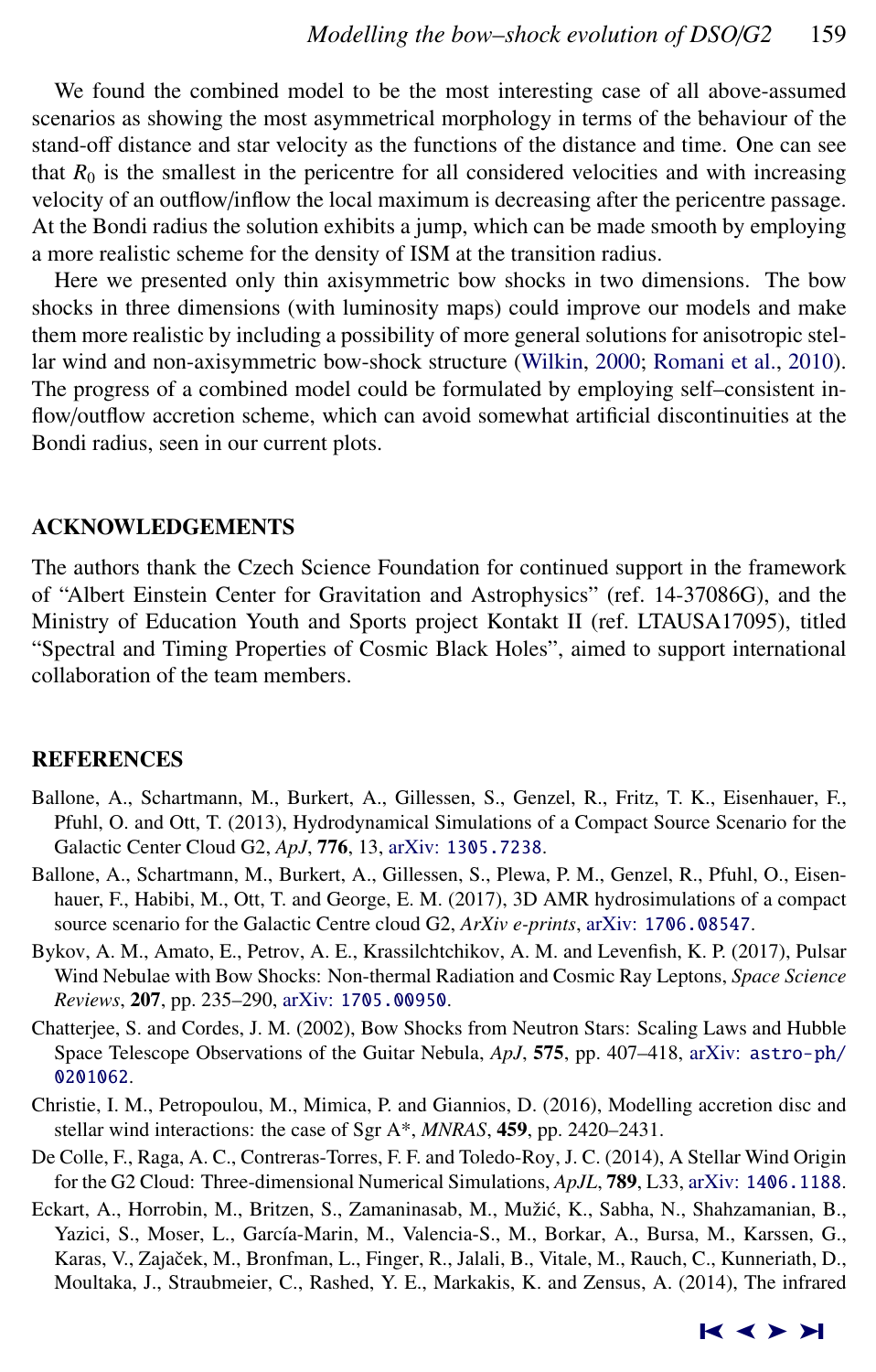<span id="page-7-0"></span>K-band identification of the DSO/G2 source from VLT and Keck data, in L. O. Sjouwerman, C. C. Lang and J. Ott, editors, *The Galactic Center: Feeding and Feedback in a Normal Galactic Nucleus*, volume 303 of *IAU Symposium*, pp. 269–273, arXiv: [1311.2753](http://www.arxiv.org/abs/1311.2753).

- Eckart, A., Schödel, R. and Straubmeier, C. (2005), *The black hole at the center of the Milky Way*, London: Imperial College Press.
- Karas, V., Dovčiak, M., Eckart, A. and Meyer, L. (2007), Flares from spiral waves by lensing and time-delay amplification?, in S. Hledík and Z. Stuchlík, editors, *Proceedings of RAGtime 8/9: Workshops on Black Holes and Neutron Stars*, pp. 99–108, arXiv: [0709.3836](http://www.arxiv.org/abs/0709.3836).
- Kunneriath, D., Witzel, G., Eckart, A., Zamaninasab, M., Gießübel, R., Schödel, R., Baganoff, F. K., Morris, M. R., Dovčiak, M., Duschl, W. J., García-Marín, M., Karas, V., König, S., Krichbaum, T. P., Krips, M., Lu, R.-S., Mauerhan, J., Moultaka, J., Mužić, K., Sabha, N., Najarro, F., Pott, J.-U., Schuster, K. F., Sjouwerman, L. O., Straubmeier, C., Thum, C., Vogel, S. N., Teuben, P., Weiss, A., Wiesemeyer, H. and Zensus, J. A. (2010), Coordinated NIR/mm observations of flare emission from Sagittarius A\*, *A*&*A*, 517, A46, arXiv: [1008.1560](http://www.arxiv.org/abs/1008.1560).
- Parsa, M., Eckart, A., Shahzamanian, B., Karas, V., Zajaček, M., Zensus, J. A. and Straubmeier, C. (2017), Investigating the Relativistic Motion of the Stars Near the Supermassive Black Hole in the Galactic Center, *ApJ*, 845, 22, arXiv: [1708.03507](http://www.arxiv.org/abs/1708.03507).
- Romani, R. W., Shaw, M. S., Camilo, F., Cotter, G. and Sivakoff, G. R. (2010), The Balmerdominated Bow Shock and Wind Nebula Structure of γ-ray Pulsar PSR J1741-2054, *ApJ*, <sup>724</sup>, pp. 908–914, arXiv: [1009.5310](http://www.arxiv.org/abs/1009.5310).
- Sanders, R. H. (2014), *Revealing the Heart of the Galaxy*, Cambridge, UK: Cambridge University Press.
- Shahzamanian, B., Eckart, A., Valencia-S., M., Witzel, G., Zamaninasab, M., Zajaček, M., Sabha, N., García-Marín, M., Karas, V., Peissker, F., Karssen, G. D., Parsa, M., Grosso, N., Mossoux, E., Porquet, D., Jalali, B., Horrobin, M., Buchholz, R., Dovčiak, M., Kunneriath, D., Bursa, M., Zensus, A., Schödel, R., Moultaka, J. and Straubmeier, C. (2015), Variable and Polarised Nearinfrared Emission from the Galactic Centre, *The Messenger*, 159, pp. 41–45.
- Shahzamanian, B., Eckart, A., Zajaček, M., Valencia-S., M., Sabha, N., Moser, L., Parsa, M., Peissker, F. and Straubmeier, C. (2016), Polarized near-infrared light of the Dusty S-cluster Object (DSO/G2) at the Galactic center, *A*&*A*, 593, A131, arXiv: [1607.04568](http://www.arxiv.org/abs/1607.04568).
- Stofanová, L. (2016), Bachelor Thesis, *Faculty of Mathematics and Physics, Charles University in Prague, 60 pp. (2016)*.
- Valencia-S., M., Eckart, A., Zajaček, M., Peissker, F., Parsa, M., Grosso, N., Mossoux, E., Porquet, D., Jalali, B., Karas, V., Yazici, S., Shahzamanian, B., Sabha, N., Saalfeld, R., Smajic, S., Grellmann, R., Moser, L., Horrobin, M., Borkar, A., García-Marín, M., Dovčiak, M., Kunneriath, D., Karssen, G. D., Bursa, M., Straubmeier, C. and Bushouse, H. (2015), Monitoring the Dusty S-cluster Object (DSO/G2) on its Orbit toward the Galactic Center Black Hole, *ApJ*, 800, 125, arXiv: [1410.8731](http://www.arxiv.org/abs/1410.8731).
- Wang, Q. D., Nowak, M. A., Markoff, S. B., Baganoff, F. K., Nayakshin, S., Yuan, F., Cuadra, J., Davis, J., Dexter, J., Fabian, A. C., Grosso, N., Haggard, D., Houck, J., Ji, L., Li, Z., Neilsen, J., Porquet, D., Ripple, F. and Shcherbakov, R. V. (2013), Dissecting X-ray-Emitting Gas Around the Center of Our Galaxy, *Science*, 341, pp. 981–983, arXiv: [1307.5845](http://www.arxiv.org/abs/1307.5845).
- Wilkin, F. P. (1996), Exact analytic solutions for stellar wind bow shocks, *ApJL*, 459(1), p. L31, URL <http://stacks.iop.org/1538-4357/459/i=1/a=L31>.
- Wilkin, F. P. (2000), Modeling nonaxisymmetric bow shocks: Solution method and exact analytic solutions, *ApJ*, 532(1), p. 400, URL <http://stacks.iop.org/0004-637X/532/i=1/a=400>.